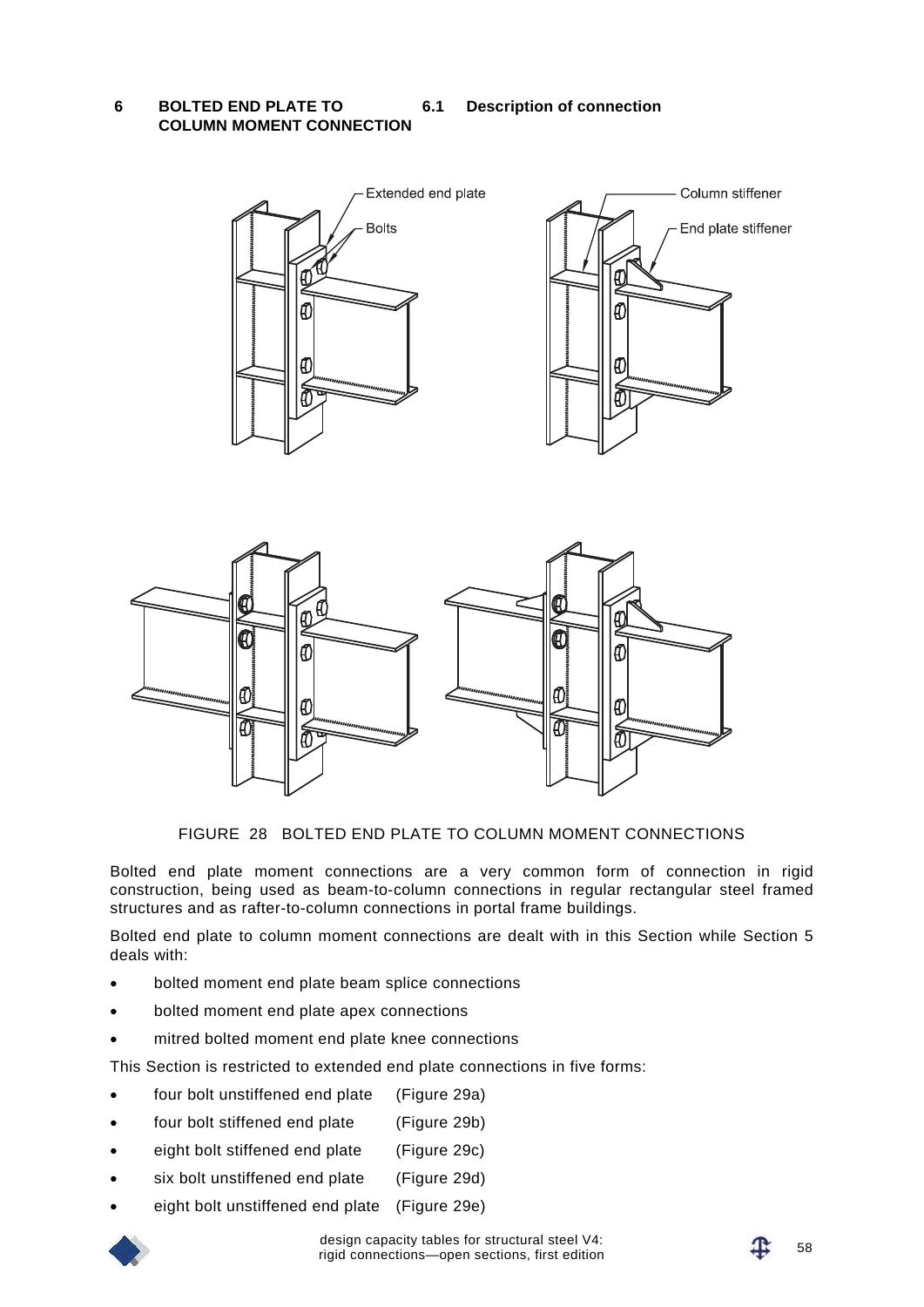

### FIGURE 29 FORMS OF EXTENDED END PLATE CONNECTION

The advantages of the connection are:

- (a) field bolted connection with no field welding;
- (b) site erection is fairly rapid and economic;
- (c) if fabrication is accurate, plumbing of the frame is readily achievable.

The disadvantages of the connection are:

- (a) the fabrication techniques are somewhat stringent because of the need for accurate beam length and 'squareness' of the beam end;
- (b) end plates may warp due to the heat of welding;
- (c) end plates are subject to lamellar tearing in the region of the flange welds; and
- (d) the bolts are in tension, which can result in prying forces (see discussion in Appendix A of DESIGN GUIDE 12 (Reference 6)).

The connection comprises:

- a relatively thick end plate, usually 16 to 32 mm in thickness;
- beam or rafter welded to the end plate in the fabrication shop;
- Grade 8.8 tensioned bolts which connect the end plate to the column flange
- any column stiffening required.

In this connection, both the flanges and the web of the I-section beam are welded to the end plate using either:

- full penetration butt welds: OR
- partial penetration butt welds; OR
- double sided fillet welds.

The bolts are tensioned bolts, Grade 8.8 to AS 1252 (Ref. 11), used in bearing-type mode (category 8.8/TB). Friction-type (non-slip, category 8.8/TF) bolts are not required. For a discussion of bolting categories, see Reference 8.

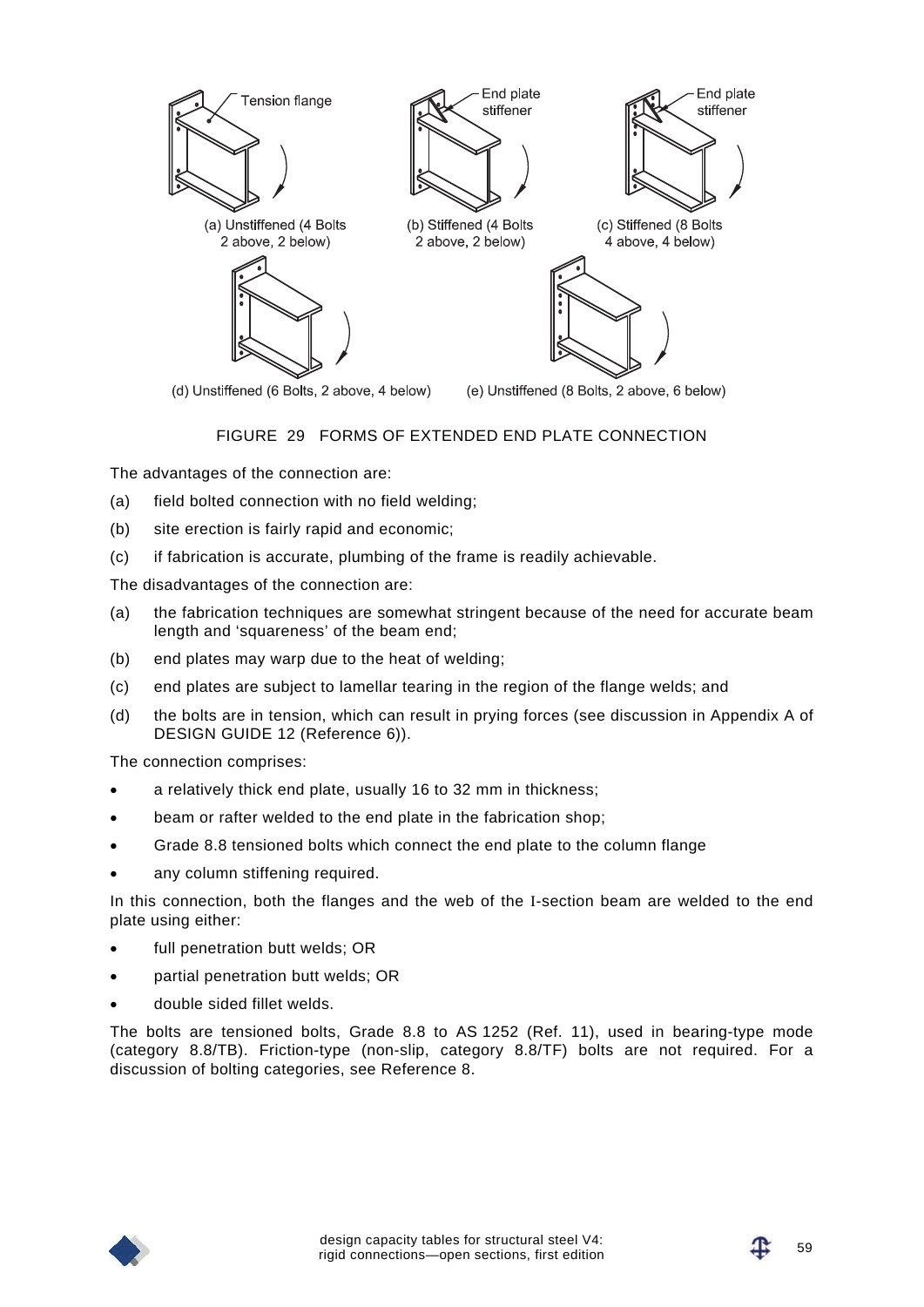# **Design capacity tables for structural steel Volume 4: Rigid connections—Open sections**

**by** 

**T.J. Hogan** 

**contributing author** 

**N. van der Kreek** 

**first edition—2009** 

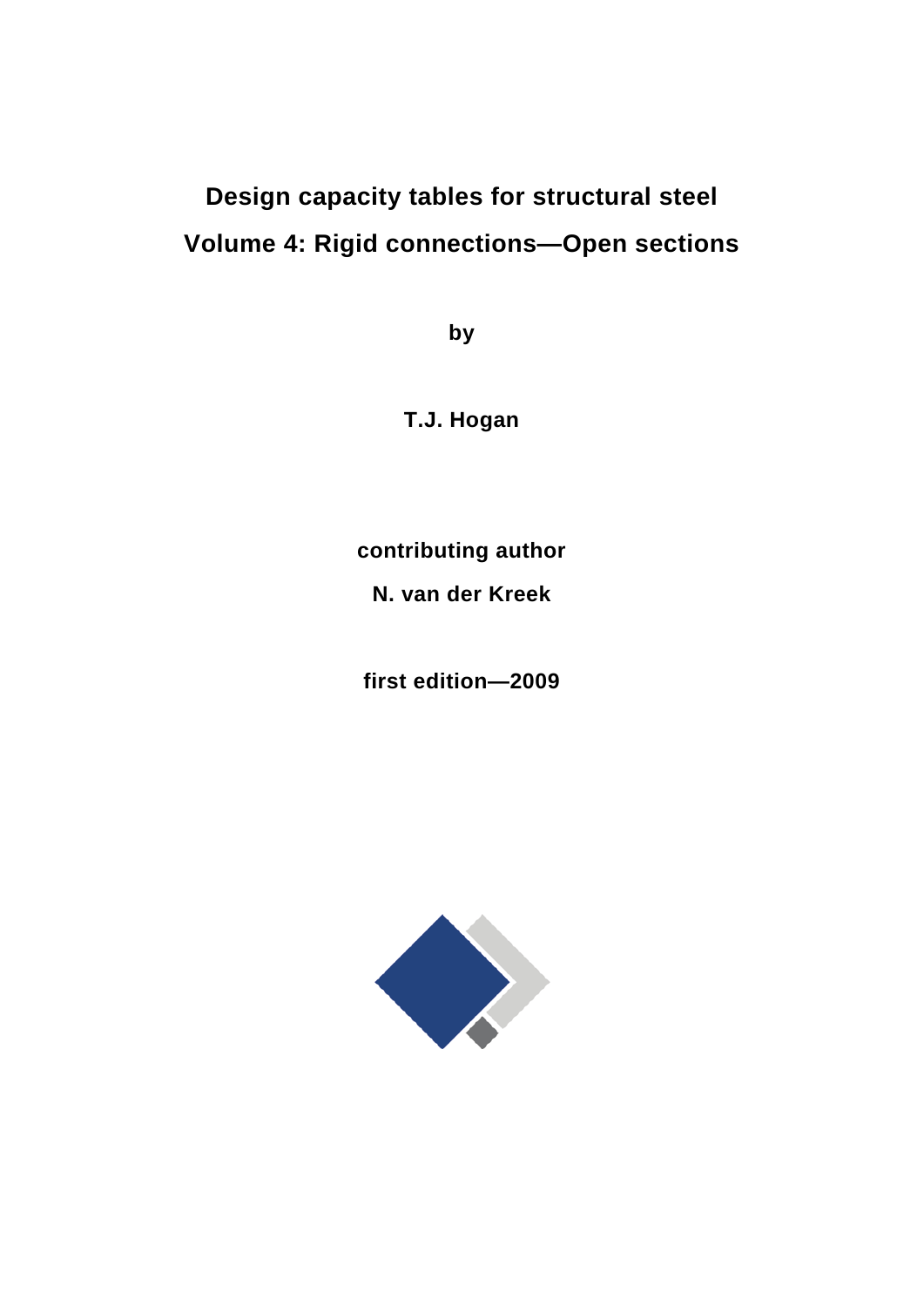#### AUSTRALIAN STEEL INSTITUTE (ABN)/ACN (94) 000 973 839

#### **Design capacity tables for structural steel Volume 4: Rigid connections—Open sections**

Copyright © 2009 by AUSTRALIAN STEEL INSTITUTE

#### Published by: AUSTRALIAN STEEL INSTITUTE

All rights reserved. This book or any part thereof must not be reproduced in any form without the written permission of Australian Steel Institute.

*Note to commercial software developers: Copyright of the information contained within this publication is held by Australian Steel Institute (ASI). Written permission must be obtained from ASI for the use of any information contained herein which is subsequently used in any commercially available software package.* 

FIRST EDITION 2009 (LIMIT STATES)

National Library of Australia Cataloguing-in-Publication entry: Hogan, T.J. Design capacity tables for structural steel. Volume 4: Rigid connections—Open sections

 $1<sup>st</sup>$  ed. Bibliography. ISBN 978 1 921476 18 1 (pbk.). ISBN 978 1 921476 19 8 (pdf.).

- 1. Steel, Structural—Standards Australia.
- 2. Steel, Structural—Specifications Australia.
- 3. Joints, (Engineering)—Design and construction.
- I. van der Kreek, N.
- II. Australian Steel Institute.
- III. Title

(Series: Structural steel connection series).

Also in this series:

Design Capacity Tables for Structural Steel Volume 3: Simple connections—Open sections Handbook 1: Design of structural steel connections

Design Guide 1: Bolting in structural steel connections

- Design Guide 2: Welding in structural steel connections
- Design Guide 3: Web side plate connections
- Design Guide 4: Flexible end plate connections
- Design Guide 5: Angle cleat connections

Design Guide 6: Seated connections

Design Guide 10: Bolted end plate beam splice connections

Design Guide 11: Welded beam to column moment connections

Design Guide 12: Bolted end plate to column moment connections

Design Guide 13: Splice connections

**Disclaimer:** The information presented by the Australian Steel Institute in this publication has been prepared for general information only and does not in any way constitute recommendations or professional advice. While every effort has been made and all reasonable care taken to ensure the accuracy of the information contained in this publication, this information should not be used or relied upon for any specific application without investigation and verification as to its accuracy, suitability and applicability by a competent professional person in this regard. The Australian Steel Institute, its officers and employees and the authors of this publication do not give any warranties or make any representations in relation to the information provided herein and to the extent permitted by law (a) will not be held liable or responsible in any way; and (b) expressly disclaim any liability or responsibility for any loss or damage costs or expenses incurred in connection with this publication by any person, whether that person is the purchaser of this publication or not. Without limitation, this includes loss, damage, costs and expenses incurred as a result of the negligence of the authors or publishers.

The information in this publication should not be relied upon as a substitute for independent due diligence, professional or legal advice and in this regards the services of a competent professional person or persons should be sought.



This publication originated as part of Design of structural connections First edition 1978 Second edition 1981 Third edition 1988 Fourth edition 1994

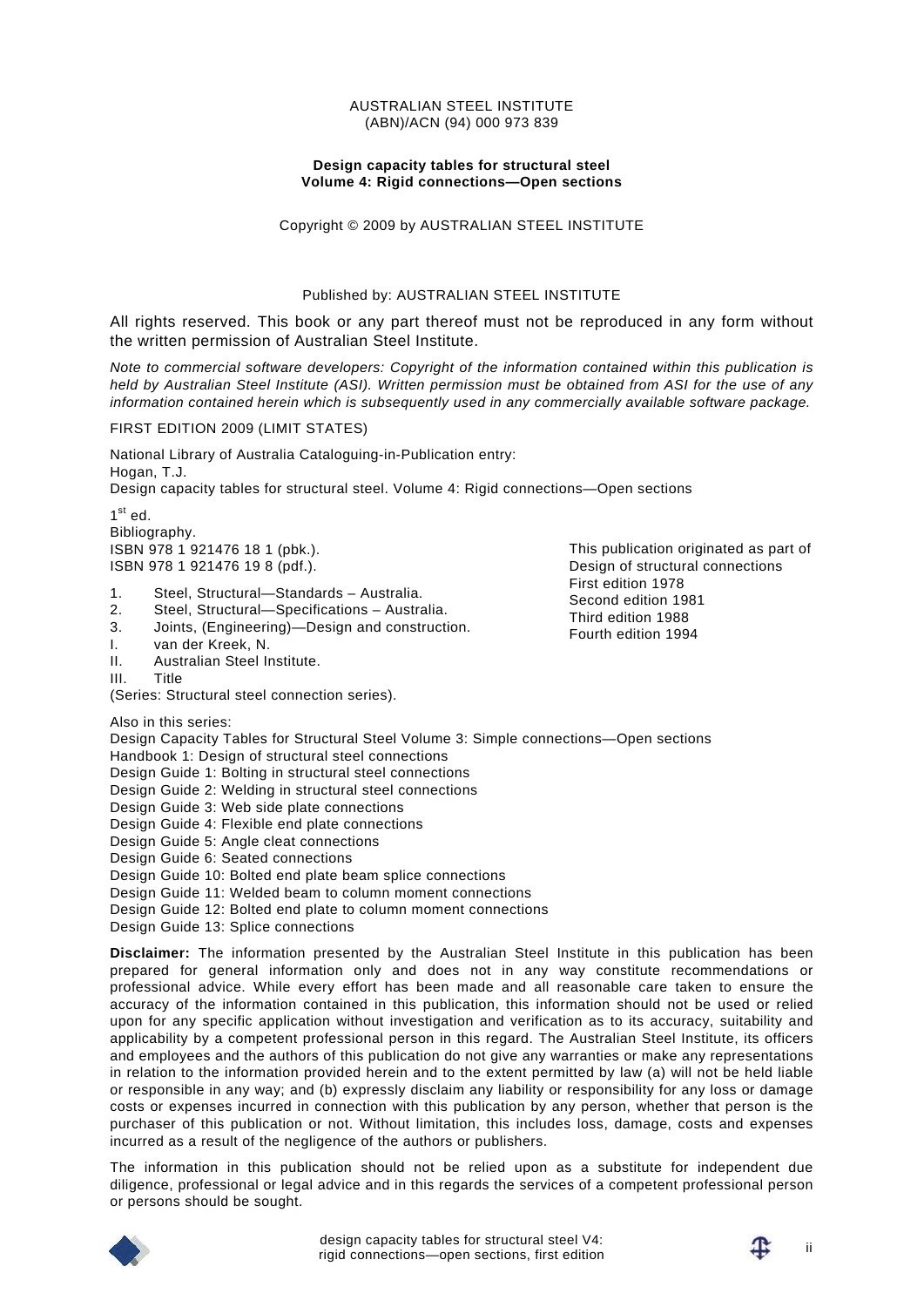# **CONTENTS**

# *Page*

| List of figures<br>List of tables<br>Preface<br>About the author<br>About the contributing author<br>Acknowledgements |                                |                                                                                              | iv<br>v<br>vii<br>viii<br>viii<br>iх |
|-----------------------------------------------------------------------------------------------------------------------|--------------------------------|----------------------------------------------------------------------------------------------|--------------------------------------|
| 1                                                                                                                     | 1.1<br>1.2 <sub>2</sub><br>1.3 | CONCEPT OF DESIGN GUIDES<br>Background<br>Preliminary considerations<br>Included connections | 1<br>1<br>2<br>3                     |
| 2                                                                                                                     | 2.1<br>2.2                     | Standard parameters<br>Connection components-                                                | 9                                    |
|                                                                                                                       | 2.3                            | Bolted moment end plate<br>Connection components-                                            | 10                                   |
|                                                                                                                       | 2.4                            | Column stiffeners<br>Bolt gauges to columns for bolted                                       | 12                                   |
|                                                                                                                       |                                | moment end plate connection                                                                  | 15                                   |
|                                                                                                                       | 2.5<br>2.6                     | Flange cover plates for splices<br>Bolting layout to webs for bolted                         | 16                                   |
|                                                                                                                       | 2.7                            | web splices<br>Web cover plate components for                                                | 20                                   |
|                                                                                                                       |                                | bolted splices                                                                               | 22                                   |
| 3                                                                                                                     |                                |                                                                                              | 23                                   |
|                                                                                                                       | 3.1<br>3.2                     | Design models<br>Minimum design actions on                                                   | 23                                   |
|                                                                                                                       |                                | connections                                                                                  | 24                                   |
| 4                                                                                                                     |                                | WELDED BEAM TO COLUMN MOMENT                                                                 |                                      |
|                                                                                                                       |                                |                                                                                              |                                      |
|                                                                                                                       | 4.1                            | Description of connection                                                                    | 28                                   |
|                                                                                                                       | 4.2                            | Typical detailing of connection                                                              | 31                                   |
|                                                                                                                       | 4.3<br>4.4                     | Calculation of design actions<br>Recommended Design Model-                                   | 33                                   |
|                                                                                                                       |                                | Summary of design checks                                                                     | 34                                   |
|                                                                                                                       | 4.5                            | Design capacity tables                                                                       | 35                                   |
|                                                                                                                       | 4.6                            | Configuration A-Full penetration                                                             |                                      |
|                                                                                                                       | 4.7                            | butt welds to flanges and webs<br>Configuration B-Fillet welds                               | 36                                   |
|                                                                                                                       |                                | required to develop section                                                                  |                                      |
|                                                                                                                       |                                | moment capacity                                                                              | 38                                   |
|                                                                                                                       | 4.8                            | Configuration C-Fillet welds to<br>flanges and web                                           | 40                                   |
| 5                                                                                                                     |                                | BOLTED MOMENT END PLATE BEAM                                                                 |                                      |
|                                                                                                                       |                                | SPLICE CONNECTION                                                                            | 42                                   |
|                                                                                                                       | 5.1                            | Description of connection                                                                    | 42                                   |
|                                                                                                                       | 5.2                            | Typical detailing of connection                                                              | 44                                   |
|                                                                                                                       | 5.3                            | Calculation of design actions                                                                | 48                                   |
|                                                                                                                       | 5.4                            | Recommended design model-                                                                    |                                      |
|                                                                                                                       |                                | Summary of design checks                                                                     | 49                                   |

|                |                 |                                                                  | Page       |
|----------------|-----------------|------------------------------------------------------------------|------------|
|                | 5.5<br>5.6      | Design capacity tables<br>Four bolt unstiffened end plate-       | 50         |
|                | 5.7             | Design capacity tables<br>Four bolt stiffened end plate-         | 51         |
|                |                 | Design capacity tables<br>Six bolt unstiffened end plate-        | 53         |
|                | 5.8             | Design capacity tables                                           | 55         |
|                | 5.9             | Eight bolt stiffened end plate-<br>Design capacity tables        | 57         |
| 6              |                 | BOLTED END PLATE TO COLUMN                                       |            |
|                |                 | MOMENT CONNECTION                                                | 58         |
|                | 6.1             | Description of connection                                        | 58         |
|                | 6.2<br>6.3      | Typical detailing of connection<br>Calculation of design actions | 61<br>66   |
|                | 6.4             | Recommended design model-                                        |            |
|                |                 | Summary of design checks                                         | 67         |
|                | 6.5             | Design capacity tables                                           | 68         |
|                | 6.6             | Four bolt unstiffened end plate                                  | 69         |
|                | 6.7             | Four bolt stiffened end plate                                    | 73         |
|                | 6.8             | Six bolt unstiffened end plate                                   | 75         |
|                | 6.9             | Eight bolt stiffened end plate                                   | 77         |
| $\overline{7}$ |                 | BOLTED COVER PLATE SPLICE                                        | .78        |
|                | 7.1             | Description of connection                                        | 78         |
|                | 7.2             | Typical detailing of connection                                  | 79         |
|                | 7.3             | Calculation of design actions                                    | 82         |
|                | 7.4             | Recommended design model-                                        |            |
|                | 7.5             | Summary of design checks<br>Design capacity tables               | 83<br>84   |
| 8              |                 | BOLTED/WELDED COVER PLATE                                        |            |
|                |                 | <b>SPLICE</b>                                                    | 90         |
|                | 8.1             | Description of connection                                        | 90         |
|                | 8.2             | Typical detailing of connection                                  | 91         |
|                | 8.3             | Calculation of design actions                                    | 94         |
|                | 8.4             | Recommended design model-<br>Summary of design checks            | 95         |
|                | 8.5             | Design capacity tables                                           | 96         |
|                |                 |                                                                  |            |
| 9              |                 | FULLY WELDED SPLICE 102                                          |            |
|                | 9.1<br>9.2      | Description of connection<br>Typical detailing of connection     | 102<br>103 |
|                | 9.3             | Calculation of design actions                                    | 105        |
|                | 9.4             | Recommended design model-                                        |            |
|                |                 | Summary of design checks                                         | 106        |
|                | 9.5             | Design capacity tables                                           | 107        |
|                |                 |                                                                  |            |
|                | <b>APPENDIX</b> |                                                                  |            |
|                | A               | Rigid connections DCTs, V4                                       |            |
|                |                 | comment form                                                     | 111        |

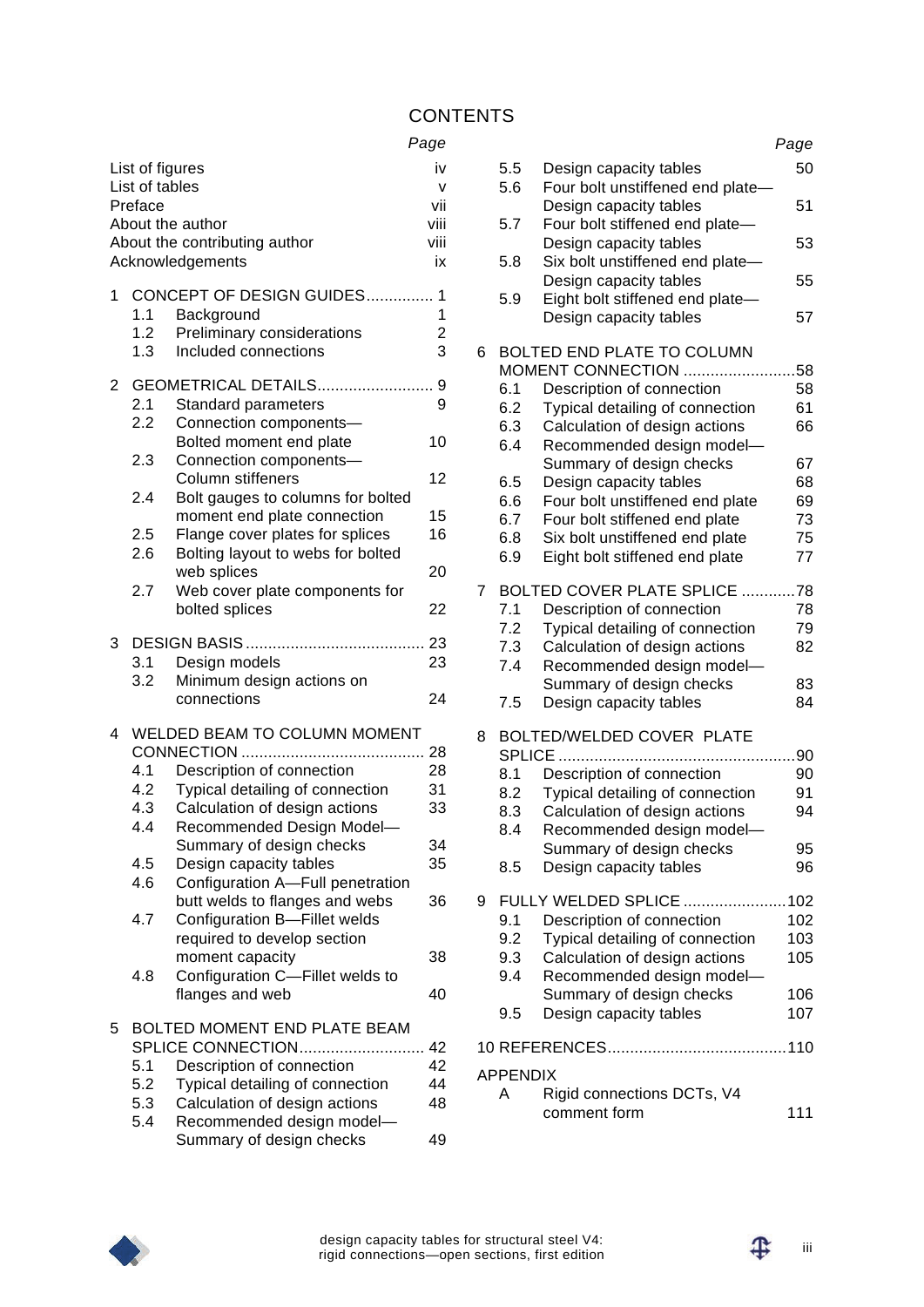### LIST OF FIGURES

### *Page*

|           | uyu                                                                                                 |
|-----------|-----------------------------------------------------------------------------------------------------|
| Figure 1  | Typical detailing for unstiffened<br>variations of extended bolted                                  |
| Figure 2  | Typical welded beam to column                                                                       |
| Figure 3  | Typical detailing for 4 bolt<br>unstiffened bolted end plate to                                     |
| Figure 4  | Typical detailing of bolted<br>cover plate splice<br>. 6                                            |
| Figure 5  | Typical detailing of bolted/welded                                                                  |
| Figure 6  | Typical detailing of welded splice  8                                                               |
| Figure 7  | Bolting layouts for M24 bolts in<br>bolted moment endplate  11                                      |
| Figure 8  | Bolting layouts for M20 bolts in<br>bolted moment endplate  11                                      |
| Figure 9  | <b>Transverse stiffener</b>                                                                         |
| Figure 10 | Geometry of flange splice plates  16                                                                |
| Figure 11 | Web splice bolting layout M20                                                                       |
|           | Figure 12 Web splice bolting layout M24<br>bolts<br>. 21                                            |
|           | Figure 13 Web cover plate components  22                                                            |
|           | Figure 14 Typical welded beam to column                                                             |
|           | moment connection  28<br>Figure 15 Alternative arrangements for                                     |
|           | welded beam to column                                                                               |
|           | Figure 16 Arrangement with shop welded<br>beams and column splices  29                              |
|           | Figure 17 Possible configurations of the<br>welded moment beam to                                   |
|           | Figure 18 Stub girder connection, fully                                                             |
|           | shop welded beam stub, beam<br>spliced on site 31                                                   |
|           | Figure 19 Field welded moment<br>connection-including                                               |
|           | Figure 20 Design actions on beam                                                                    |
|           | Figure 21 Bolted moment end plate beam<br>splice connection 42                                      |
|           | Figure 22 Forms of extended bolted<br>end plate connection  43                                      |
|           | Figure 23 Typical detailing for unstiffened<br>variations of extended bolted<br>moment end plate 44 |

Figure 24 Typical detailing for stiffened

variations of extended bolted

moment end plate......................... 45

| Figure 25 Shims used between end plates46                                                          |
|----------------------------------------------------------------------------------------------------|
| Figure 26 Clearance required for                                                                   |
| tensioning bolts 47                                                                                |
| Figure 27 Design actions at connection48                                                           |
| Figure 28 Bolted end plate to column<br>moment connections 58                                      |
| Figure 29 Forms of extended end plate                                                              |
| Figure 30 Possible configurations of the<br>bolted moment end plate<br>beam to column connection60 |
| Figure 31 Typical detailing for 4 bolt<br>unstiffened bolted end plate<br>to column connection 61  |
| Figure 32 Typical detailing for haunched<br>rafter to column bolted end                            |
| Figure 33 Removal of column flange with                                                            |
| thicker plate inserted 62                                                                          |
| Figure 34 Column doubler plate types63                                                             |
| Figure 35 Shims used between end                                                                   |
| plate and column flange 64                                                                         |
| Figure 36 Clearance required for                                                                   |
| Figure 37 Design actions on beam at                                                                |
| Figure 38 Bolted cover plate splice 78                                                             |
| Figure 39 Typical detailing in flexural                                                            |
|                                                                                                    |
| Figure 40 Typical detailing in column/                                                             |
| beam-column80                                                                                      |
| Figure 41 Typical detailing in tension                                                             |
|                                                                                                    |
| Figure 42 Design actions at splice82<br>Figure 43 Bolted/welded cover plate                        |
| 90<br>splice.                                                                                      |
| Figure 44 Typical detailing in flexural                                                            |
| Figure 45 Typical detailing in column/                                                             |
|                                                                                                    |
| Figure 46 Typical detailing in tension                                                             |
| Figure 47 Design actions at splice94                                                               |
| Figure 48 Fully welded splice 102                                                                  |
| Figure 49 Typical detailing of welded                                                              |
| Figure 50 Use of backing strips104                                                                 |
| Figure 51 Preferred splice location in                                                             |
|                                                                                                    |
| Figure 52 Design actions at splice105                                                              |





*Page*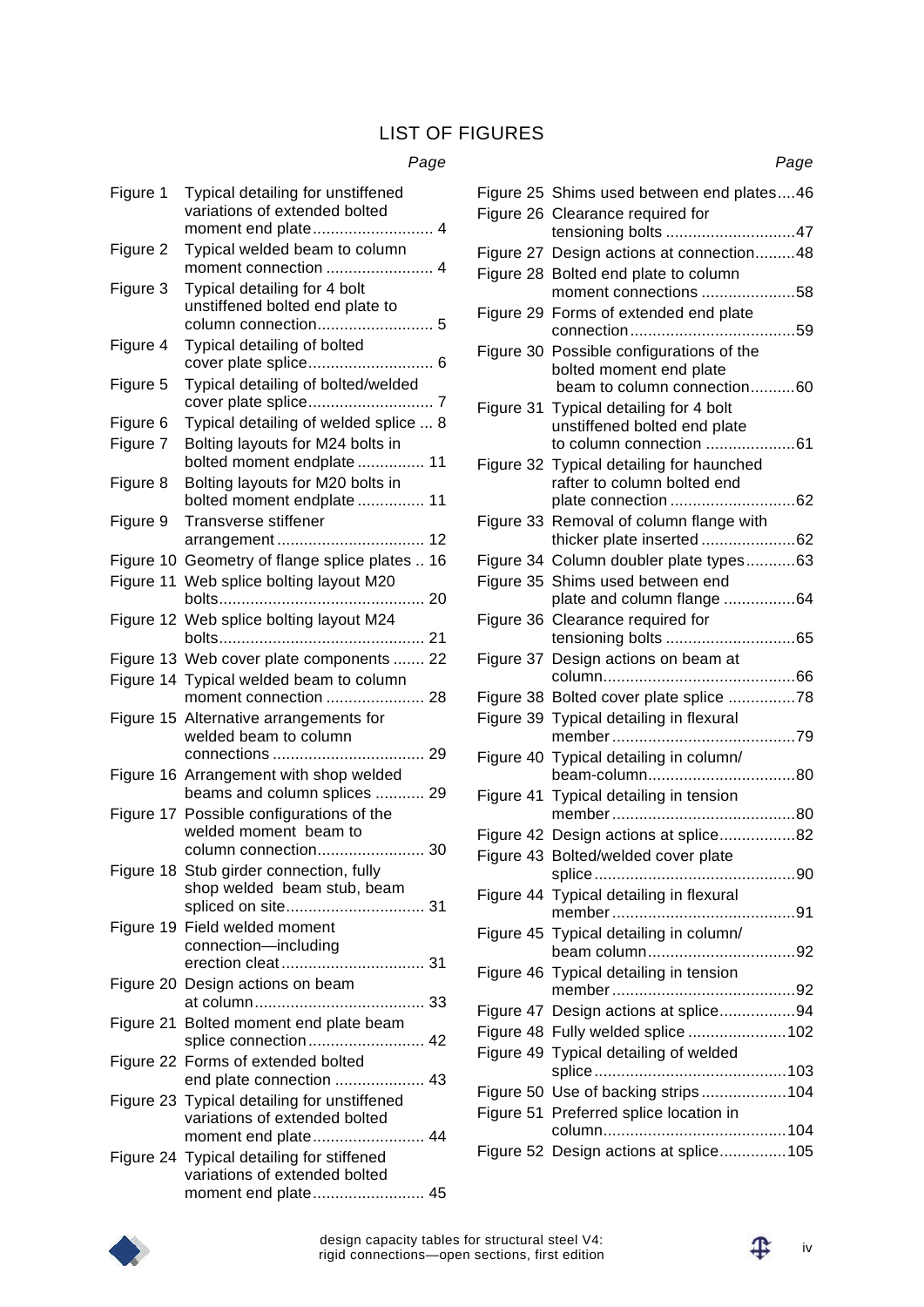## LIST OF TABLES

#### *Page*

| Table 1  | Connection components<br>bolted moment end plate  10                                                              |
|----------|-------------------------------------------------------------------------------------------------------------------|
| Table 2  | Stiffener material design                                                                                         |
| Table 3  | Flat bar components as                                                                                            |
|          |                                                                                                                   |
| Table 4  | Flat bar width/column<br>combinations suited to stiffening 14                                                     |
| Table 5  | Plate width/column combinations<br>suited to stiffening  14                                                       |
| Table 6  | Suitable bolt gauges for column                                                                                   |
| Table 7  | Flange cover plate width/<br>thickness combinations for one<br>plate bolted cover plate splice  17                |
| Table 8  | Flange cover plate width/<br>thickness combinations for<br>one plate bolted/welded                                |
| Table 9  | cover plate splice 17                                                                                             |
|          | Flange cover plate width/<br>thickness combinations for three<br>plate bolted cover plate splice  18              |
| Table 10 | Flange cover plate width/<br>thickness combinations for<br>three plate bolted/welded                              |
| Table 11 | Values of $n_{\text{max}}$ in web splice  20                                                                      |
| Table 12 | Values of $n_{\text{max}}$ in web splice 21                                                                       |
| Table 13 | Universal beams, Grade 300<br>design section moment and                                                           |
| Table 14 | Welded beams, Grade 300<br>design section moment and                                                              |
| Table 15 | Universal beams Grade 300<br>design section moment and                                                            |
|          | web capacities 36                                                                                                 |
| Table 16 | Welded beams Grade 300<br>design section moment and                                                               |
| Table 17 | Universal beams Grade 300<br>weld configurations to achieve<br>design section moment                              |
| Table 18 | Welded beams Grade 300 weld<br>configurations to achieve design<br>section moment capacity $\phi M_s$ 39          |
| Table 19 | Universal beams Grade 300<br>design moment capacity of<br>welded connection with flange<br>welds and web welds 40 |

|          | Page                                                                                                                                                                                                                              |
|----------|-----------------------------------------------------------------------------------------------------------------------------------------------------------------------------------------------------------------------------------|
|          | Table 20 Universal beams grade 300<br>design moment capacity of<br>welded connection with flange<br>welds and web welds41                                                                                                         |
| Table 21 | Design moment capacity of<br>connection $\phi M_{\text{conn}}$ four bolt<br>unstiffened end plate M24 bolts<br>welded beam/universal beam<br>sections > 300 mm deep 51                                                            |
| Table 22 | Design moment capacity of<br>connection $\phi M_{\text{conn}}$ four bolt<br>unstiffened end plate M20 bolts<br>universal beam sections<br>> 200 mm deep 52                                                                        |
| Table 23 | Design moment capacity of<br>connection $\phi M_{\text{conn}}$ four bolt<br>stiffened end plate M24 bolts<br>welded beam/universal beam<br>sections > 300 mm deep 53                                                              |
| Table 24 | Design moment capacity of<br>connection $\phi M_{\text{conn}}$ four bolt<br>stiffened end plate M20 bolts<br>universal beam sections<br>> 200 mm deep 54                                                                          |
| Table 25 | Design moment capacity of<br>connection $\phi M_{\text{conn}}$ six bolt<br>unstiffened end plate M24 bolts<br>welded beam/universal beam<br>sections > 450 mm deep 55                                                             |
| Table 26 | Design moment capacity of<br>connection $\phi M_{\text{conn}}$ six bolt<br>unstiffened end plate M20 bolts<br>universal beam sections<br>> 350 mm deep 56                                                                         |
| Table 27 | Design moment capacity of<br>connection $\phi M_{\text{conn}}$ eight bolt<br>stiffened end plate M24 bolts<br>8.8/TB category threads<br>excluded from shear plane<br>welded beam and universal<br>beam sections > 520 mm deep 57 |
| Table 28 | Design moment capacity of<br>connection $\phi M_{\text{conn}}$ four bolt<br>unstiffened end plate M24 bolts<br>unhaunched welded<br>beam/universal beam<br>sections > 300 mm deep 69                                              |
| Table 29 | Design moment capacity of<br>connection $\phi M_{\text{conn}}$ four bolt<br>unstiffened end plate M20 bolts<br>unhaunched universal beam<br>sections > 200 mm deep 70                                                             |